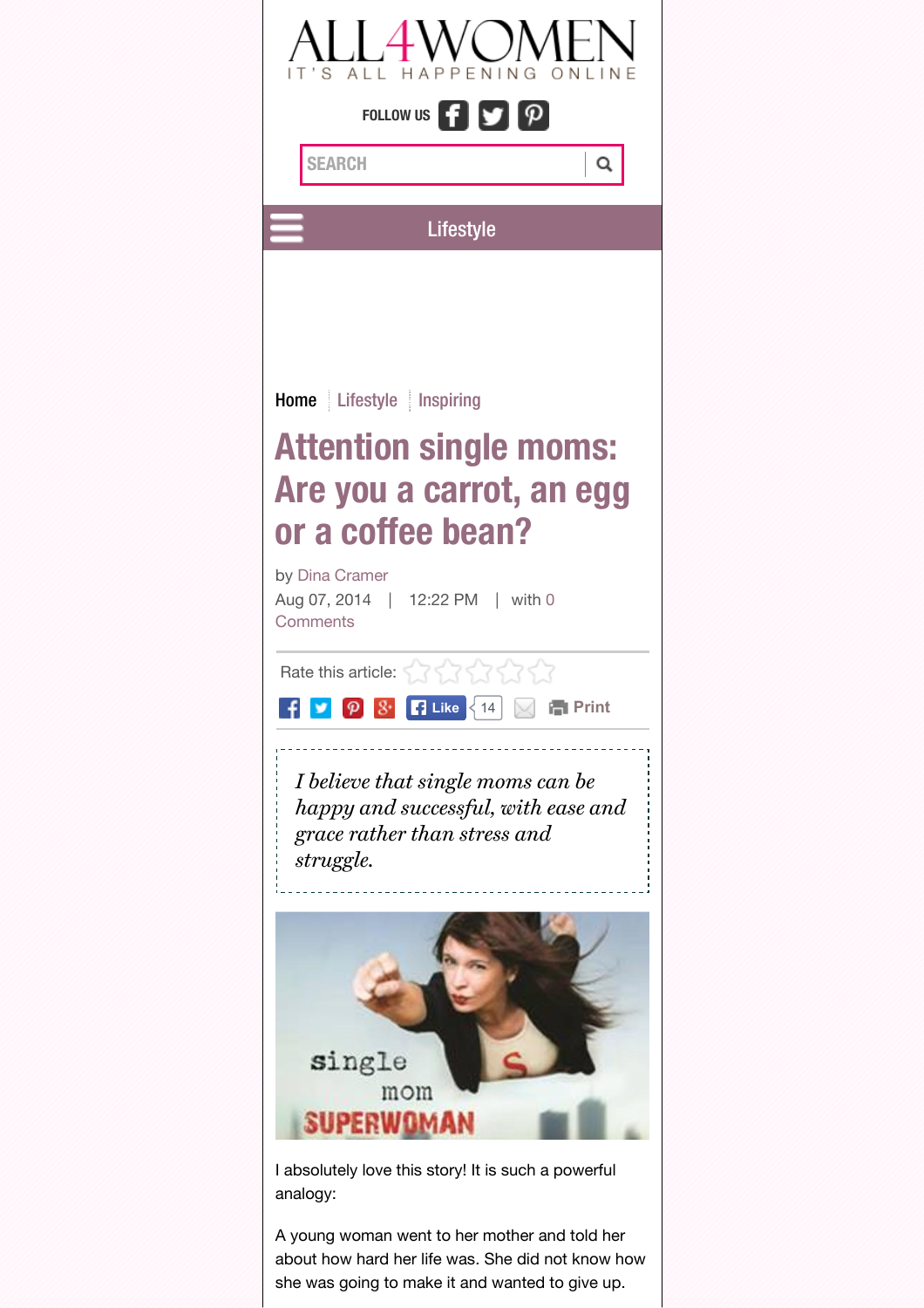She was tired of fighting and struggling. It seemed as one problem was solved, a new one arose.

Her mother took her to the kitchen. She filled three pots with water and placed each on a high fire. Soon the pots came to boil. In the first she placed carrots, in the second she placed eggs, and in the last she placed ground coffee beans. She let them sit and boil; without saying a word. In about twenty minutes she turned off the burners.

The daughter then asked, 'What does it mean, mother?'

Her mother explained that each of these objects had faced the same adversity: boiling water. Each reacted differently. The carrot went in strong, hard, and unrelenting. However, after being subjected to the boiling water, it softened and became weak.

The egg went in fragile. Its thin outer shell had protected its liquid interior, but after sitting through the boiling water, its inside became hardened.

The ground coffee beans were unique, however. After they were in the boiling water, they had changed the water and added flavour and aroma.

#### 'Which are you?' she asked her daughter

'When adversity knocks on your door, how do you respond? Are you a carrot, an egg or a coffee bean?

#### As single working moms we face a lot of adversity

Are you the carrot that seems strong, but with pain and adversity have wilted and become soft and weak?

When the hour is the darkest and trials are their greatest, how can you elevate yourself to a higher level? How can you become "better" instead of "bitter"?

I know I used to be a carrot. I admit it! And I see a lot of other single moms being carrots…

For me, I went into the divorce strong, sure of myself and idealistic. However, after many years of fighting in maintenance court and high court to try to get my ex to pay maintenance for his four sons I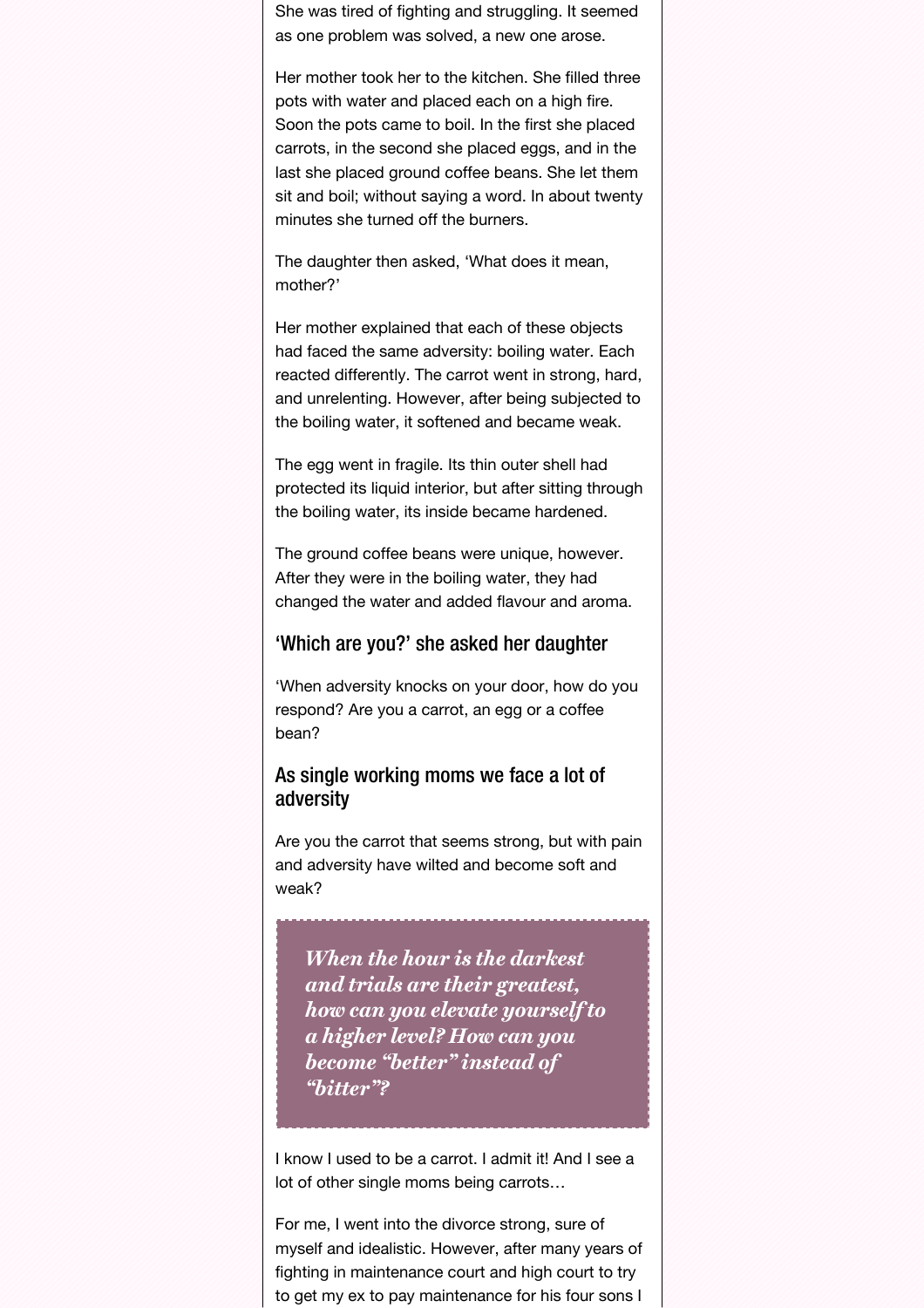became weak and felt defeated. I saw myself as a victim of an unjust justice system where women and children are not protected.

#### Or are you an egg that started off fragile and became hardened?

Does your shell look the same, but on the inside you are hard and tough with a bitter spirit and hardened heart?

There are many single moms who have become hard boiled eggs. I remember once having an interaction with the family doctor who had treated my sons and me for many years. He said something about my husband and I told him that I was divorced. He was so surprised and told me that I "don't look like a divorced woman". I was curious and asked him what a divorced woman looks like. He said: "Bitter".

He told me that he treats many single moms and that he can see they are divorced without even having to ask because firstly, they always bring it up, and secondly the bitterness is sculpted into their faces, their posture, their tone and their whole demeanour.

#### Wouldn't you prefer to be a coffee bean?

I know I did, and that was a turning point for me. The bean actually changes the hot water - the very circumstance that brings the pain. When the water gets hot, it releases the fragrance and flavour of the coffee bean. You become the person you were meant to be and add flavour and aroma to the world.

When the hour is the darkest and trials are their greatest, how can you elevate yourself to a higher level? How can you become "better" instead of "bitter"?

That is why I started Single Mom Superwoman. I believe that single moms can be happy and successful, with ease and grace rather than stress and struggle.

May we all be COFFEE!

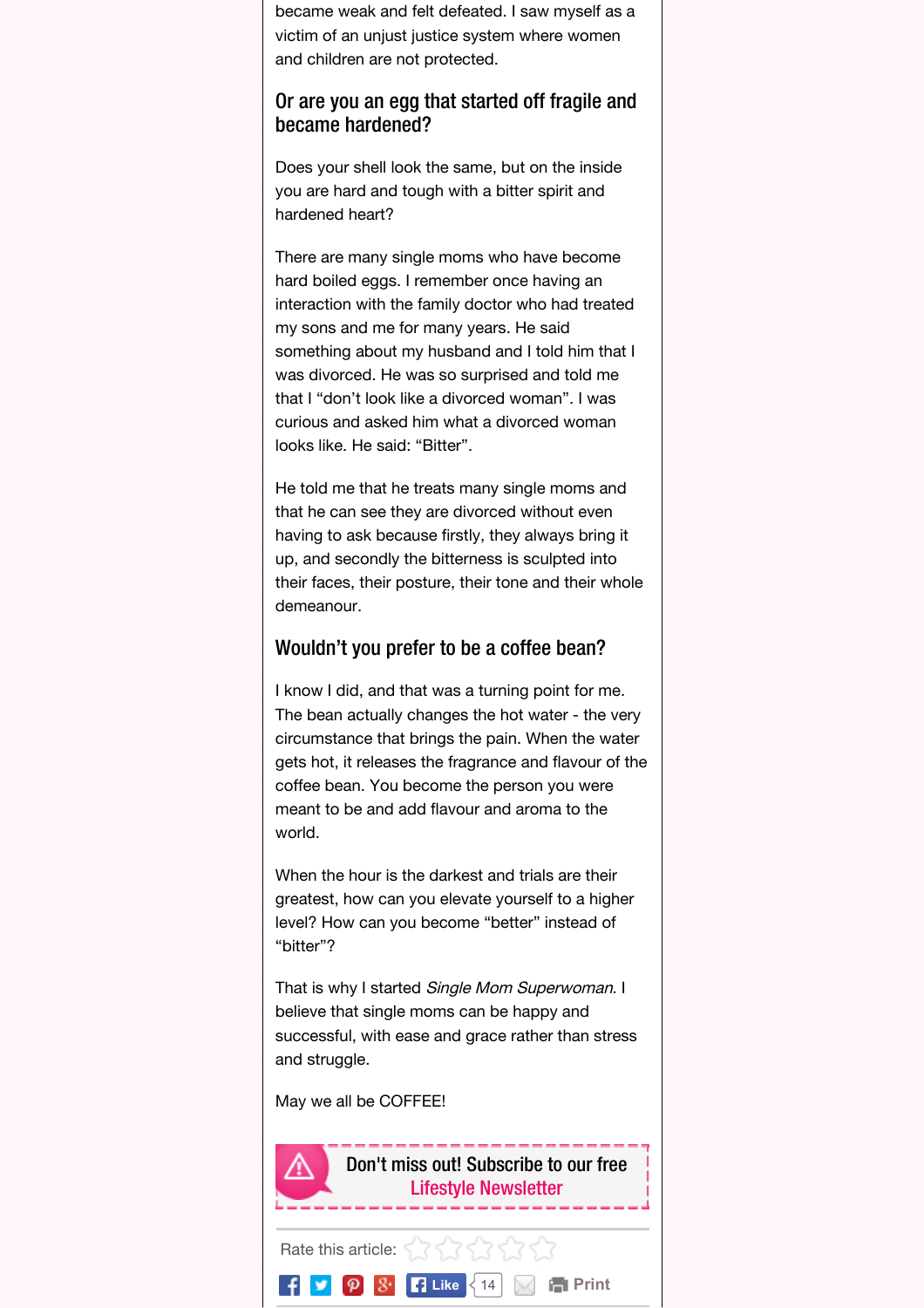<span id="page-3-0"></span>

### Author info: Dina [Cramer](http://www.all4women.co.za/author-folder/dina-cramer)

Dina Cramer has an honours Degree in psychology and is an internationally qualified professional coach. Over the past 18 years she has worked in the field of personal and leadership development in both the corporate and private sector. Dina is a published author and has contributed to many publications. She has been a guest on various television and radio stations. Her best qualification, however, is that she is a single mom and sole provider for four sons: She has been there. She knows what it takes.

Website: www.singlemom[superwoman.com](http://www.singlemom-superwoman.com/)

# POPULAR CONTENT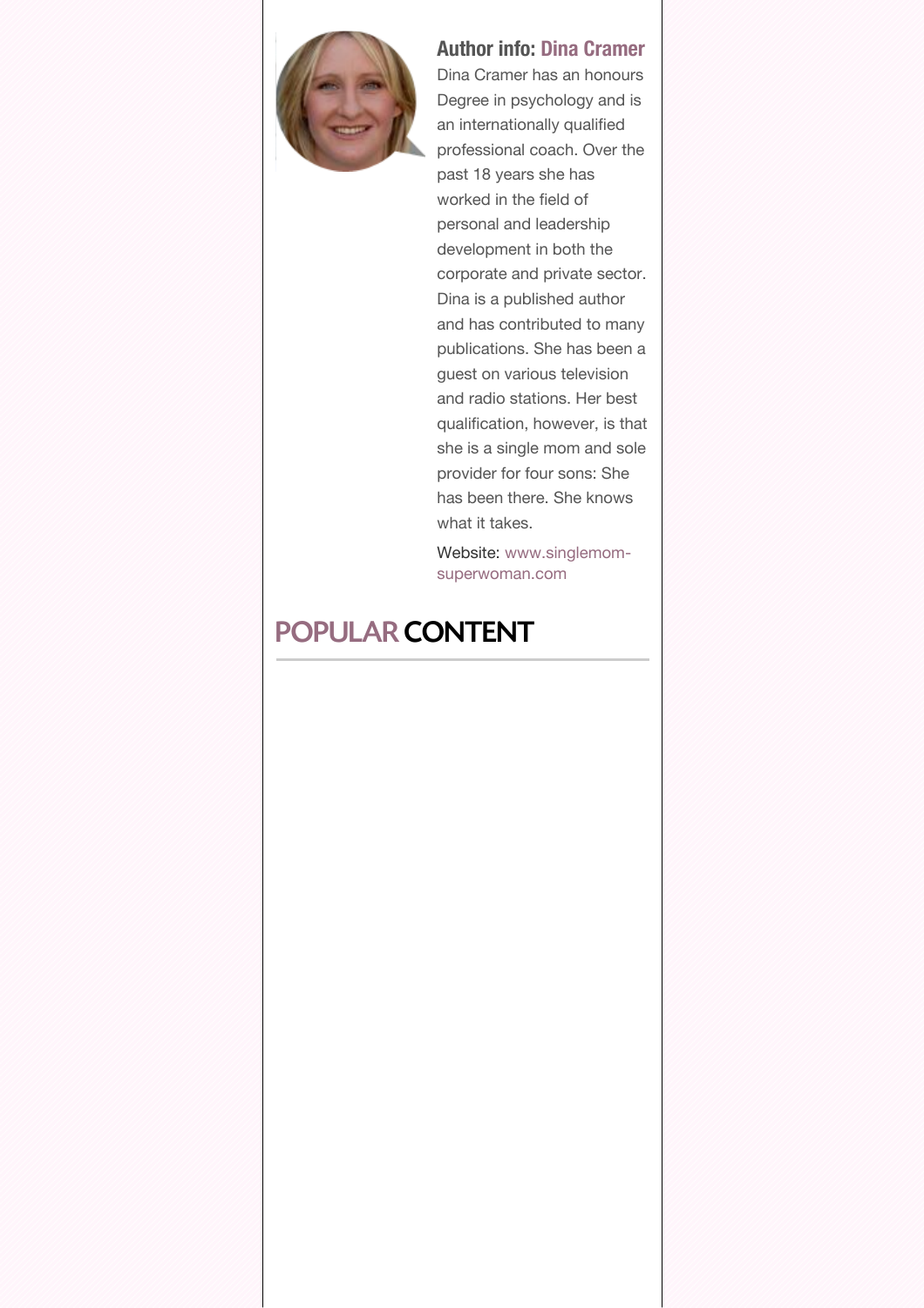<span id="page-4-0"></span>

## LATEST ITEMS FROM OUR **WINDOWSHOPPER** SECTION!